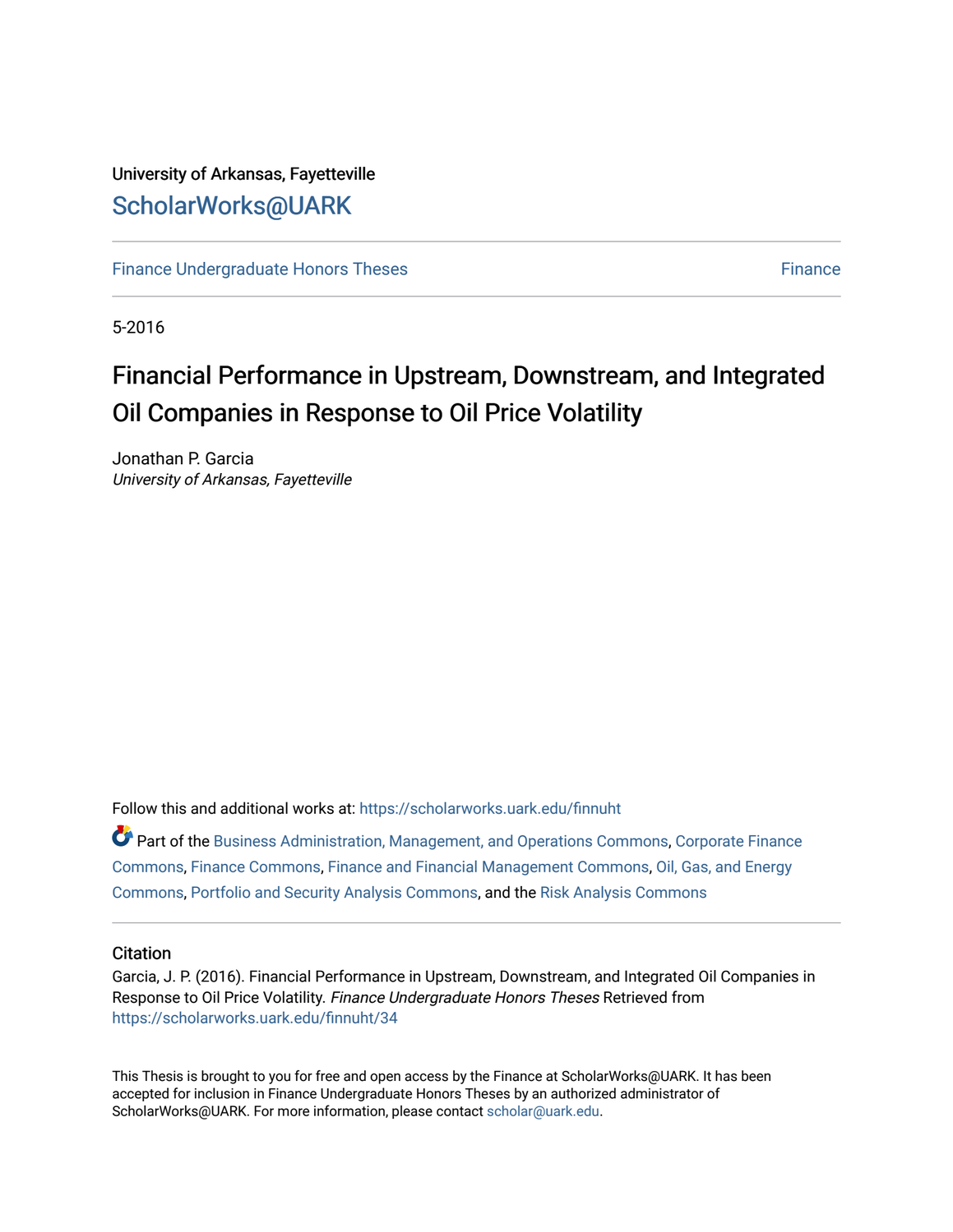# FINANCIAL PERFORMANCE IN UPSTREAM, DOWNSTREAM, AND INTEGRATED OIL COMPANIES IN RESPONSE TO OIL PRICE VOLATILITY

**GRADUATION THESIS**

**PRESENTED BY: JONATHAN P. GARCIA**

**ADVISOR: DR. CRAIG RENNIE**

**SECOND READER: PROF. SERGIO SANTAMARIA**

**UNIVERSITY OF ARKANSAS**

**May 2016.**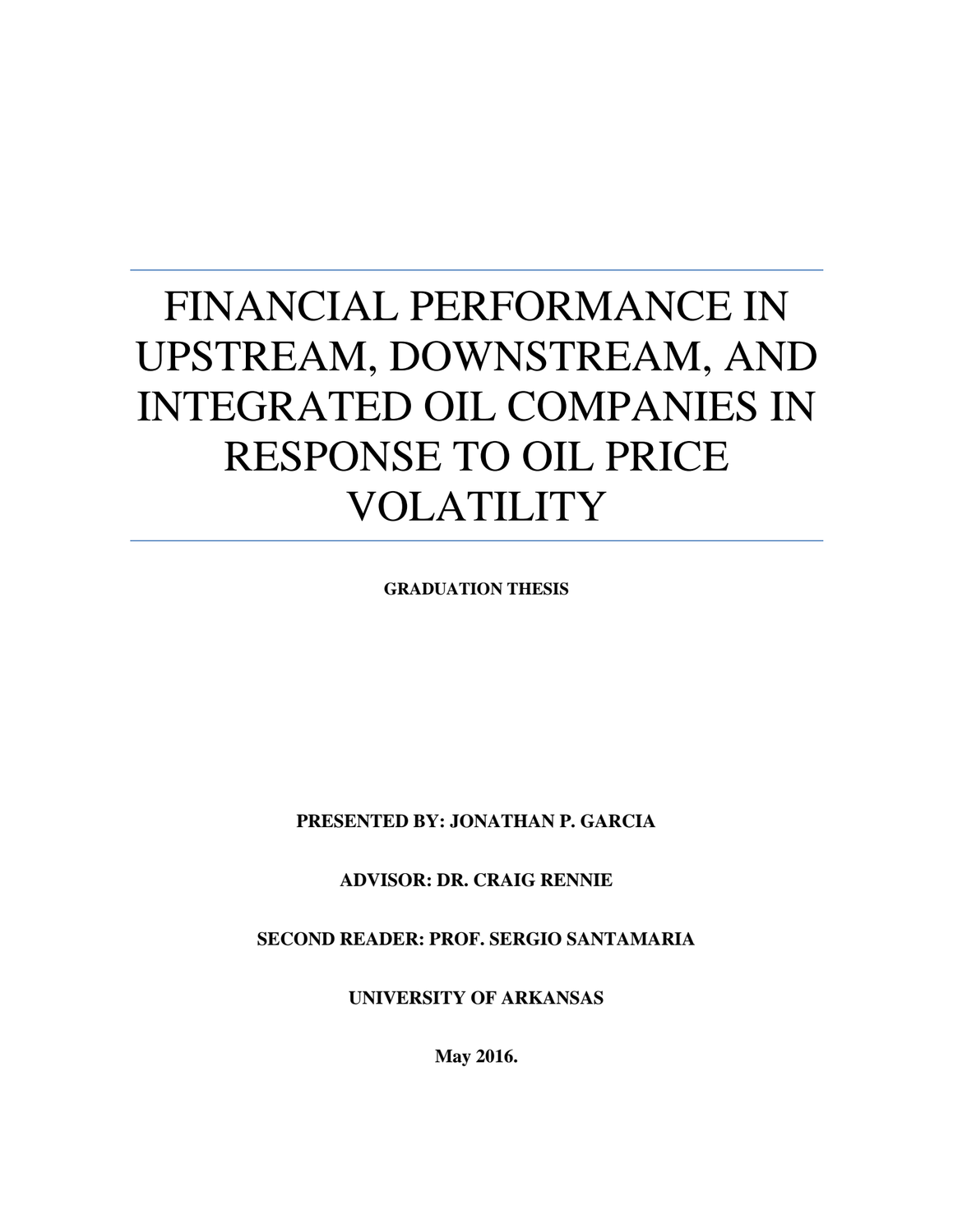#### **Executive Summary**

This paper investigates the relation between crude oil price volatility and stock returns among oil companies using a three-part methodology, by using the West Texas Intermediate (WTI) as oil price benchmark. I asses the various indicators that set signals for oil price volatility and the interpretation of each (PMI, S&P500, DJIA, and World Crude Oil Output). This research also focuses on the relation between different types of companies in the oil industry (integrated, upstream, and downstream) and how each type of company will be assessed in a particular way to predict abnormal returns, based on market data and statistical analyses results and interpretation.

#### **1. Introduction**

An investor's objective will always be to maximize risk-adjusted return in a manner consistent with their goals, time horizon, risk tolerance, liquidity needs, and tax status. Taking that premise as a starting point to formulate an effective strategy, you should be weary of over-investing in the oil industry owing to the high commodity price volatility and thus risk that has been associated with this industry over time. However, it would make sense for each investor to include some portion of their portfolio in assets closely linked to the industry in order to maintain diversification in their portfolios, and thus to reduce overall portfolio risk. The price of crude oil has been broadly analyzed, but factors that affect crude and related markets over time remain somewhat mysterious.

In this paper, I investigate the relation between crude oil price volatility and stock returns among oil companies using a three-part methodology. First, I measure crude oil price volatility, using West Texas Intermediate (WTI) as the most appropriate U.S. oil price benchmark, versus different indicators that will set signals for periods of price reversals and high volatility (PMI, S&P500, DJIA, and World Crude Oil Output). Second, I assess how oil company financial performance is related to crude oil price volatility, including differences between upstream, downstream, and integrated oil companies. Third, I assess how oil price volatility is related to the total returns of different types of oil companies. I report univariate summary statistics, bivariate correlation analysis, and multivariate regression results.

Many direct and indirect factors determine oil prices and volatility. These factors include intra-industry (production and consumption, operational costs, logistics and transportation, etc.) variables that directly affect oil prices, and external (political affairs, currency strength, economic growth, etc.) variables whose effect is indirect. Given that many factors are in play, it is difficult to predict how oil prices will fluctuate during a given period of time. This means that as an investor, one will need an "optimal" analysis of the market to prepare a healthy portfolio with a strong risk-adjusted return on investment.

There are three major findings in this paper. First, it proves the validity of trend signals for oil price movements, and that these relations follow a particular fashion depending on the type of analysis being made. Second, it demonstrates the action-reaction movements that exist between crude oil prices and integrated, upstream, and downstream companies. Third, it finds the most statistically significant variables to be considered as effective indicators for oil stocks performance.

With this research I expect to find different market signals that will give investors a real and optimal methodology that can serve as a guide on how to allocate their investments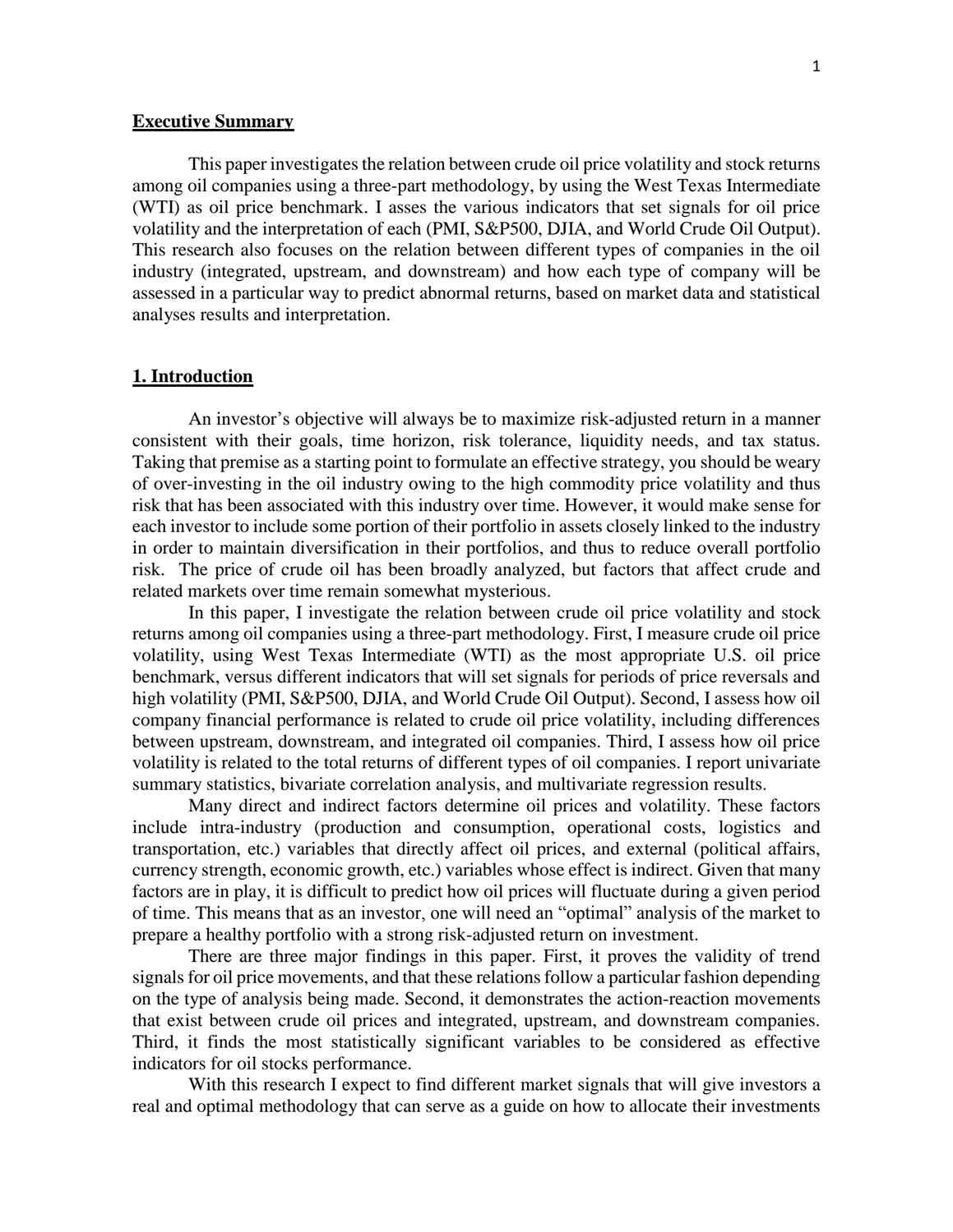during a certain period of time, considering historical trends on the market. Since there are many direct and indirect factors that play an important role into defining the price for which oil is traded in the market, this paper will not try to predict future prices or forecast for great volatility periods, but instead will try to prove that the market itself has the same trends characteristics and these trends are fractal as explained in Kirkpatrick & Dahlquist "Technical Analysis" book (2007).

This paper makes three contributions to the literature on the determinants of oil company performance. First, it gives a trend analysis methodology that serves as a first indicator of both oil prices, and oil company's stock return levels. Second, it provides a guide on understanding the oil industry and its different reactions to crude oil volatility. Finally, this paper demonstrates the timely movements and the significance of these fluctuations on oil stock returns. With this paper I expect to give the reader a clear explanation of the relation between oil price volatility and the financial and stock return performance of different types of oil companies during different time periods. I also anticipate highlighting findings that suggest signals to look for when interpreting data or searching for relevant variables for predicting investment performance.

The rest of the paper proceeds as follows. Section II describes the relevant literature and test the proposed hypothesis. Section III discusses sample selection and methodology. In Section IV I report the empirical results from my findings. Finally, Section V is a brief discussion and final conclusions of this paper.

#### **2. Literature Review**

When crude oil prices began to decline in July of 2014, nobody expected them to go into freefall from a price that broke the \$100 mark per barrel to less than \$30, severely affecting the energy sector in particular and equity and debt markets in general. Now we know how prices were driven down is such fashion due to Chinese economic slowdown and lower (unexpected) oil consumption, and the non-slowdown in production from OPEC countries and the US which has damaged many of the players in the oil industry.

Analyst Matt Egan (2016) wrote in his article for CNN Money, "When economies are booming, they consume lots of oil – and vice versa. That's why Wall Street is worried that the drop in energy prices suggests the global economy is slowing down". Oil commodity has shown the same downfall trend when it fell roughly by the same amount during the '07-'09 recession. It also showed the same behavior during the early 1980's downturn. For these periods, Glassman (2015) suggests previous declines were triggered by significant global slowdowns and thus a considerable decrease in demand.

As shown in Fig. 2.1, the oversupply of oil that flooded the market has been a determining factor in the reverse of oil prices. Moreover, it is readily apparent that this trend of economic slowdown/low consumption resembles that of 2007-2009. This analysis becomes even more important when we consider Murphy (2004)'s statement that three of four recent downturns in the U.S. (1974, 1980, and 1990) were accompanied by surging oil prices.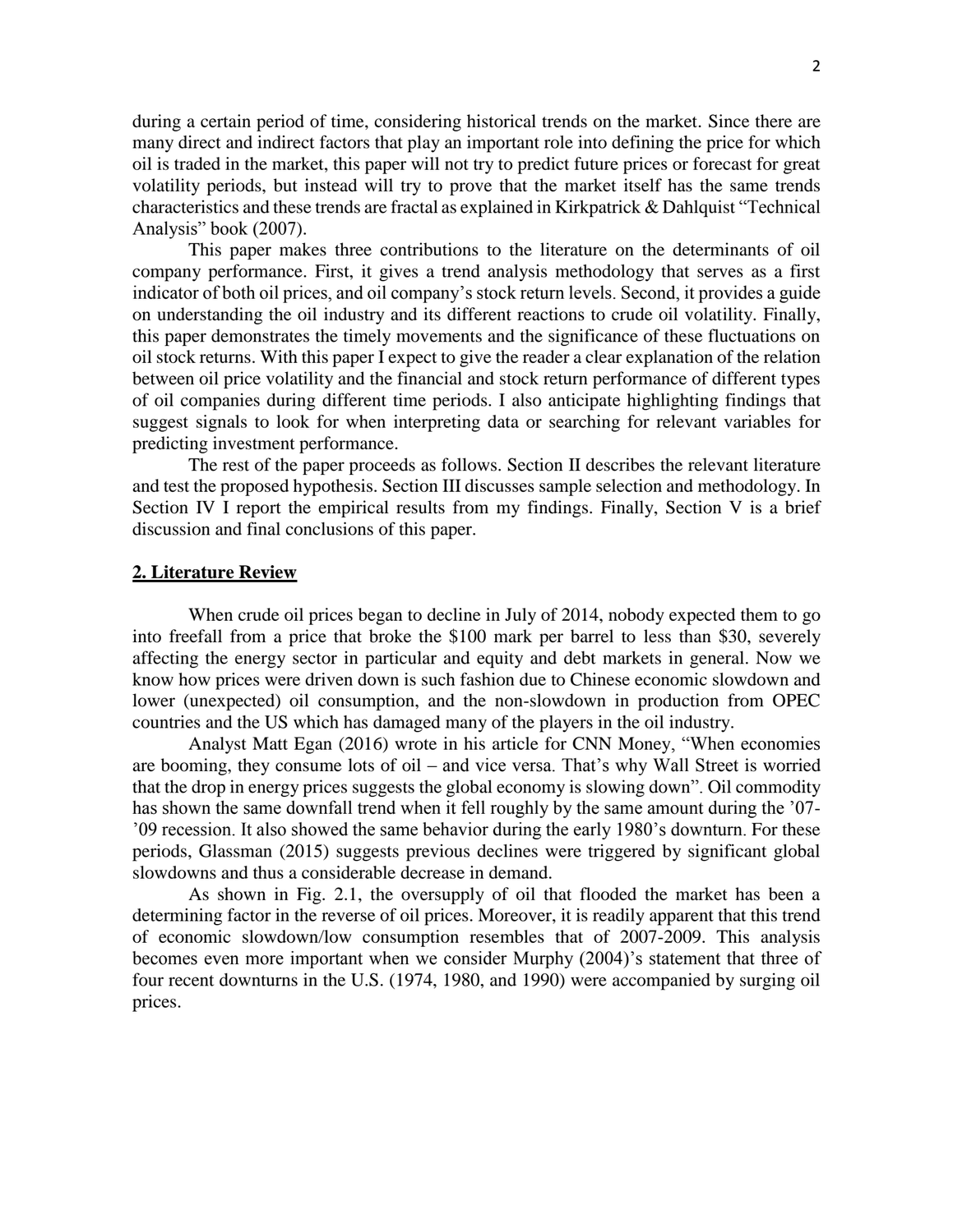

Figure 2.1 WTI historical price compared to total world's production and consumption of oil. Source: EIA.

The association of increasing oil prices and thus growing oil price volatility with macroeconomic slowdowns can be further explored by comparing spot oil prices to the Purchasing Managers' Index (PMI), as oil prices have historically trailed index performance based on the five major macroeconomic indicators of new orders, inventory levels, production, deliveries, and the employment environment. Figure 2.2 shows how the PMI moves in tandem with oil prices.



Figure 2.2 WTI historical price compared to PMI levels form April 2006 to March 2016.

Oil price also has a great impact on financial markets globally as it has historically trended in an opposite fashion from the market, which means that an oil price rise is correlated to a market tumble (and vice versa). Murphy (2004) analyzed this situation by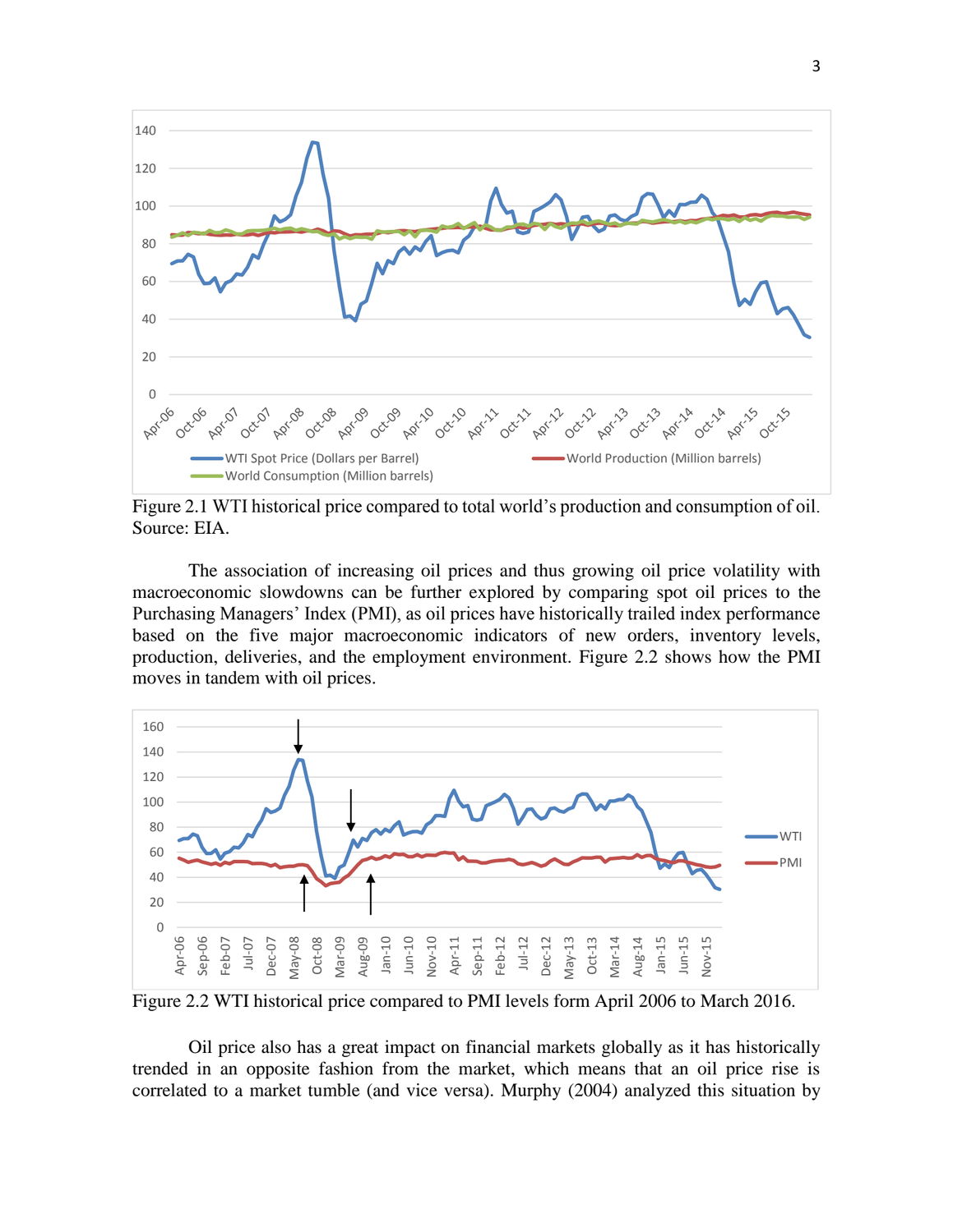studying the rise in oil prices during the summer of 1990 and found that the inflationary impact of rising oil took a bearish toll on equity prices around the globe. After this increased volatility period "oil became the dominant commodity during that year and demonstrated in dramatic fashion how sensitive bond and stock markets are to action in the commodity sector<sup>"</sup>

Figure 2.3 illustrates how the WTI trends in opposite direction with the market and trails changes in direction of index levels depending on the oil price swing. This paradigm is criticized in Jones and Kaul (1996) when they state: "given the importance of oil to the world economy, it is surprising that little research has been conducted on the effects of oil shocks on the stock market."



Figure 2.3 WTI historical price compared to S&P500 and the Dow Jones Industrial Average levels form April 2006 to March 2016.

Oil-related stocks are also largely dependent on the trend of oil. It has been studied that a sharp rise in the price of the commodity sends an early warning to stock traders. When oil-related stocks and WTI prices start to diverge, this is usually an early signal of a trend change. Murphy (2004) adds that "stocks usually change direction ahead of their commodity. This makes energy shares a leading indicator for oil."

In this paper, I analyze the three types of oil companies (upstream, downstream, and integrated), but each type responds differently to swings in oil prices. For example, upstream company's stock prices are especially vulnerable to oil price changes, and move in tandem with the trend of the commodity. Conversely, downstream company's stock prices move in an opposite way in response to changes in oil price. Integrated companies react differently since they make money from both types of operations - these types of companies would have higher upstream and lower downstream profits if oil prices experiment a rise.

Figures 2.4, 2.5, and 2.6 show a comparison between WTI historical daily prices compared to a stratified selected sample of companies for each type of business operation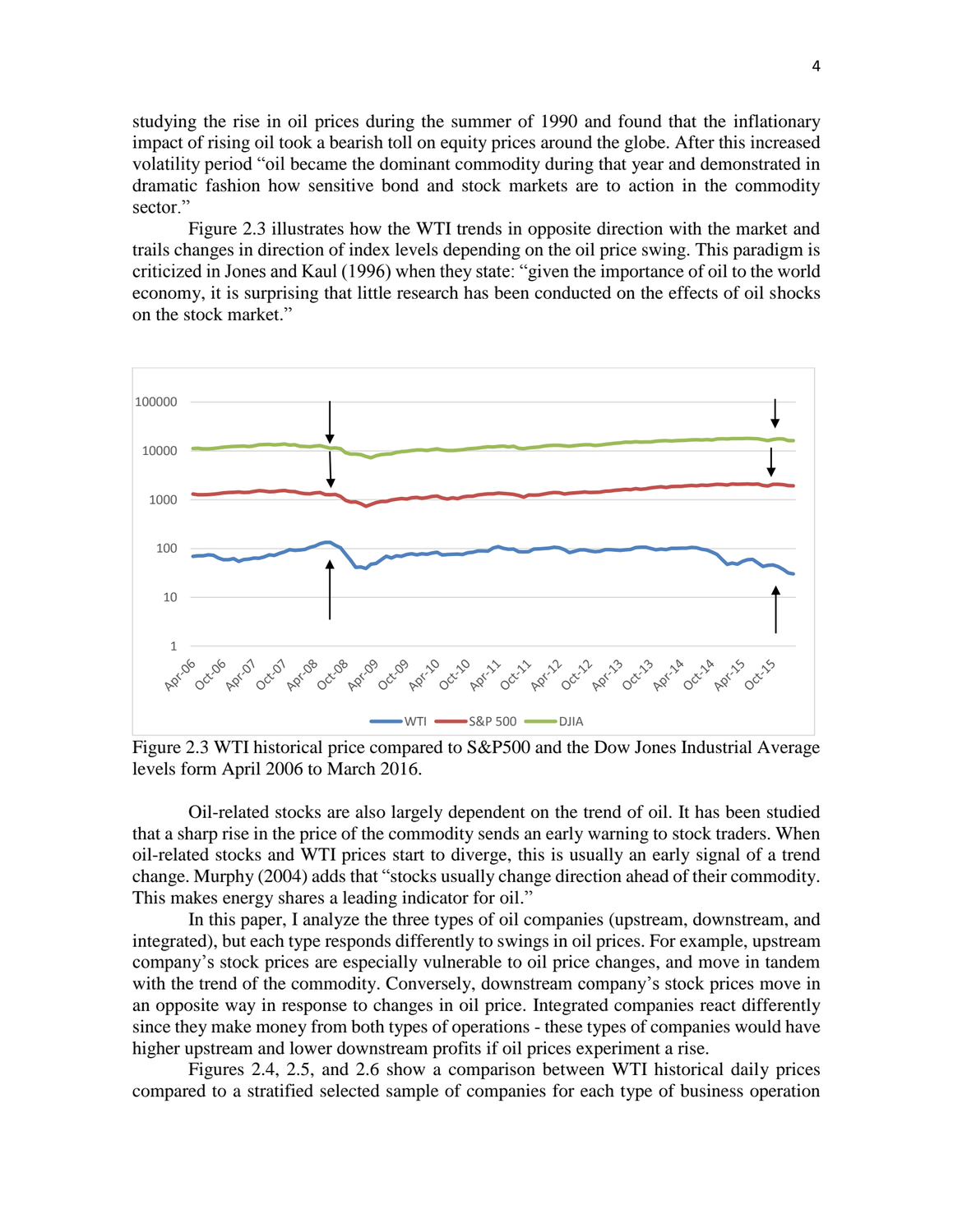within the industry. The sample selection will be covered in Section III of this paper. The graphics show how each type of company reacts to changes in oil prices, which affects stock returns directly. This different reactions among industry companies demonstrate the relation between oil price volatility and stock returns among oil companies, which validates the main focus of this research of finding an optimal methodology to approach risk-adjusted investments in the oil industry that accounts for volatility factors as the ones already presented previously.



Figure 2.4 WTI historical price compared to historical stock prices of Integrated oil companies for the April 2006 – March 2016 period.



Figure 2.5 WTI historical price compared to historical stock prices of Upstream oil companies for the April 2006 – March 2016 period.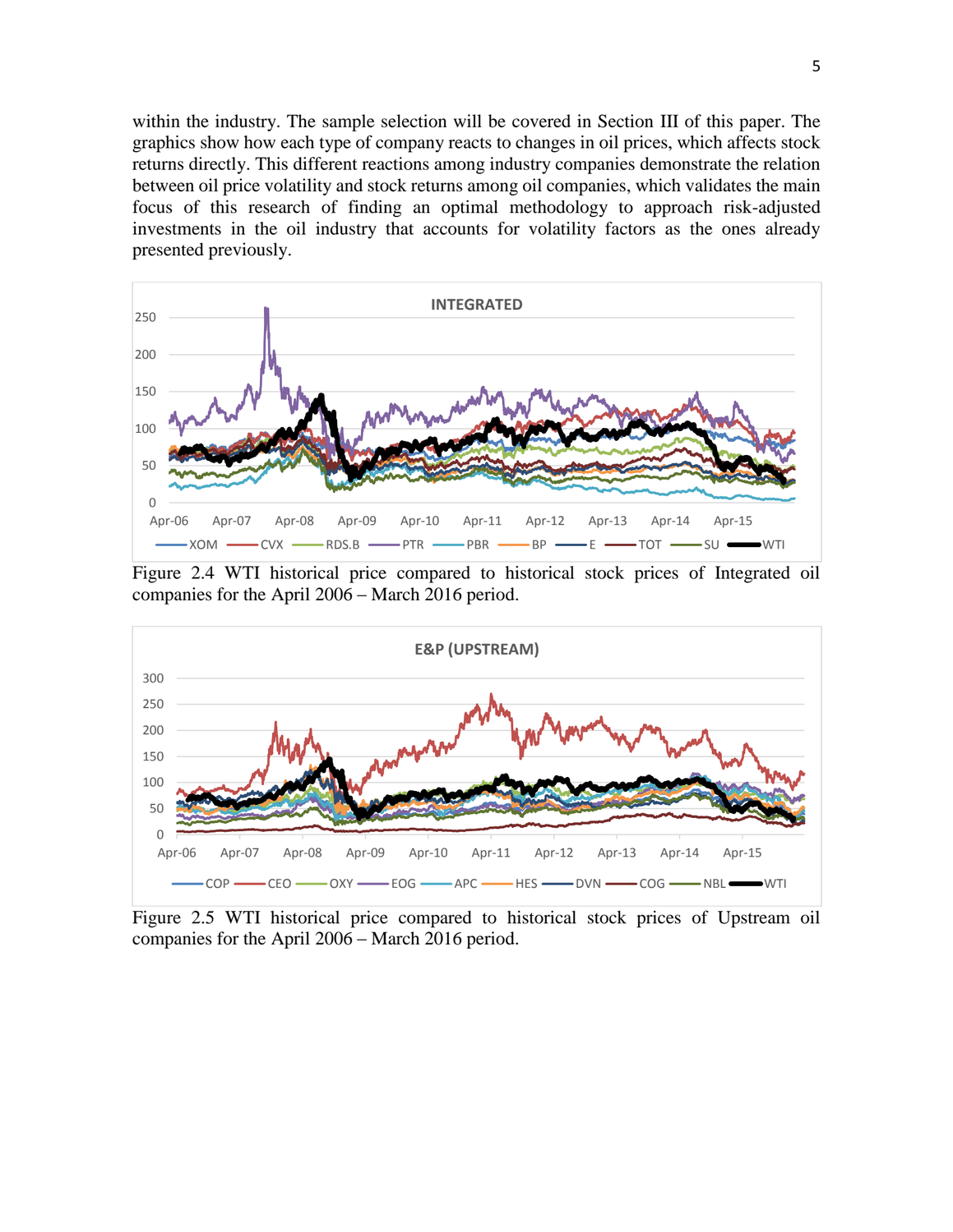

Figure 2.6 WTI historical price compared to historical stock prices of Downstream oil companies for the April 2006 – March 2016 period.

This approach of studying oil-related portions of the stock market is relevant if we accept that security prices do not always reflect all available information. It is known that there exists an equilibrium degree of disequilibrium in the market – think an efficient amount of inefficiency - as demonstrated by Grossman and Stiglitz (1980), whose research of market inefficiencies concludes that prices reflect the information of the informed individuals (arbitrageurs) but only partially, so that those who expend resources to obtain information do receive compensation.

To study oil prices historically stating that past behavior can be a good indicator for oil stock company's returns, and that price divergences exist due to market inefficiencies, would suggest a departure from Fama's Efficient Market Hypothesis (1970). Even though my research focuses on a technical approach to identify market trends in different time periods, it does not mean that the market should be approached in one solely particular way, because in finance one indicator is not enough to identify optimal performance. Instead it is important to revisit Lo (2005)'s Adaptive Market Hypothesis (AMH), that states investment strategies undergo cycles of profitability and loss in response to changing business conditions, competitors, and available profitable opportunities in the market.

Finally, Jones and Kaul (1996) research on oil and the stock markets supports the case built in this paper by stating that "Any correlation between stock returns, long real stock returns, and lagged oil price variables would be direct evidence of market inefficiency," and "The evidence of statistically significant lagged effects of oil prices on stock returns suggests that either (a) oil shocks induce some variation in expected stock returns, or (b) the stock markets are inefficient."

#### **3. Sample Selection and Methodology**

To evaluate the relation between oil price volatility and oil company's stock returns, I will report univariate summary statistics, bivariate correlation analysis, and multivariate regression results. I will focus my study on the period between April 2006 and December 2015. This 10-year period of representative data, where global economies experienced big fluctuations between economic recessions and expansions. The companies selected include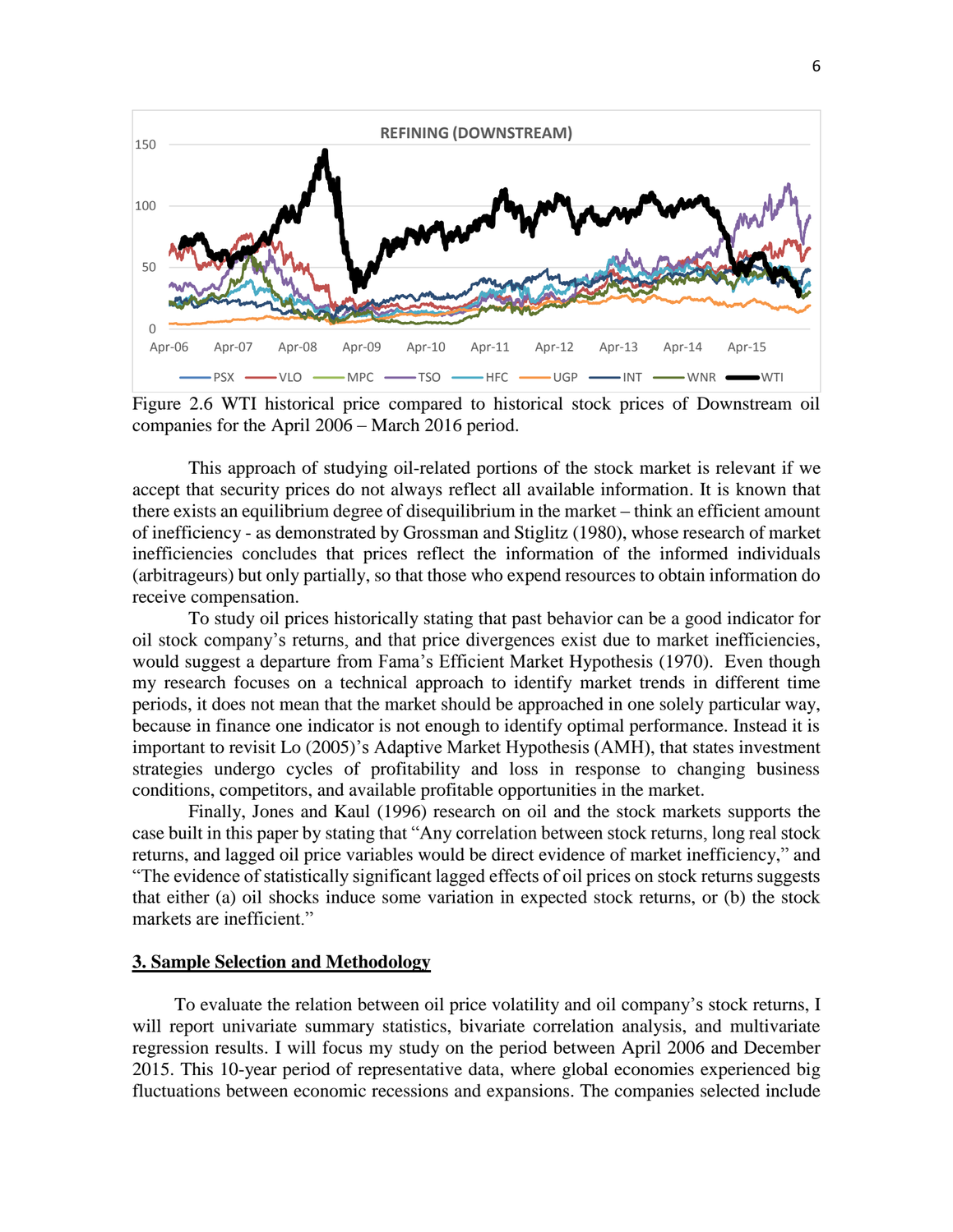a balanced stratified sample by market capitalization levels, and type of company within the industry of Integrated, Exploration and Production (upstream), and Refining (downstream) oil companies, as evidenced by Figures 3.1, 3.2, and 3.3.



Figure 3.5 Integrated sample companies' market capitalization.



Figure 3.6 Upstream sample companies' market capitalization levels.



Figure 3.7 Downstream sample companies' market capitalization levels.

I follow a three-part methodology. First, I measure crude oil price volatility, using West Texas Intermediate (WTI) as my oil price benchmark compared to the different trend indicators studied in Section II, by performing descriptive statistics and correlation analyses to historical data. I have divided these analyses in two parts: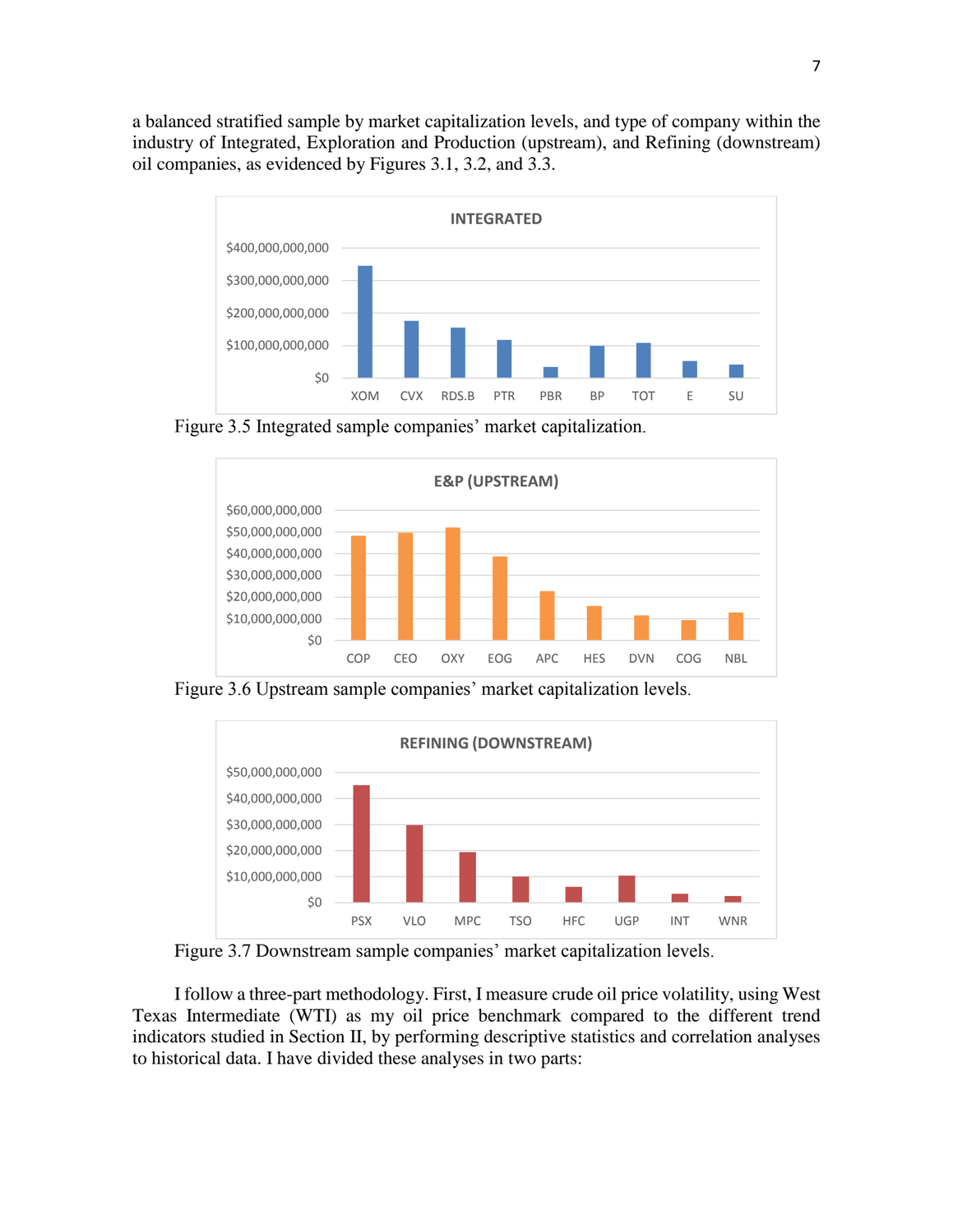- 1. Correlation and descriptive data analyses of the WTI's prices vs. production indexes, world output (production & consumption), and major financial indexes (DJIA and S&P 500).
- 2. Descriptive statistics and correlation analysis of a 12-month trailing standard deviation of WTI daily prices, market risk premium, including Fama and French (1993) Small-Big (SMB and High-Low (HML).

Second, I assess oil company historical stock price daily data related to WTI price volatility, including differences between upstream, downstream, and integrated oil companies. For this analysis I selected a number of companies from each sector, varying in their capitalization levels to get the full spectrum of small, medium, and large companies. To establish this relationship I will compare the different trends in daily stock prices for each type of company, to the movements in WTI daily price data using descriptive statistics and correlation analyses. The purpose of this analysis is to evidence that each type of company behaves in a different manner depending on the movement of oil prices, and that divergences between oil prices and stock of oil companies can trigger early signals for oil price reversals, thus future financial performance of stock returns.

Third, I assess how oil price volatility is related to the total returns of oil companies, including upstream, downstream, and integrated. In doing so, I report multivariate regression results using variables and results selected from previous test performed. I also analyze the robustness of stock returns using daily price data for each stock, and calculating the level of "abnormal returns" by comparing these returns to indicators of value-weighted returns for large-cap companies, and equal-weighted returns for small-cap companies.

#### **4. Empirical Results**

In this section, I report results of univariate and bivariate statistics and multivariate regressions. Table 4.1 shows descriptive statistics of test and control variables. Variables WTI, PMI, Production and Consumption (and thus Output Production minus Consumption), and the mean value of the S&P 500 are not normally distributed, but I will assume normal distribution throughout the rest of my analysis and leave non-parametric analysis for further research.

|                           | WTI      | PMI      | Production | Consumption | Differential (P-C) | S&P 500    | <b>DJIA</b> |
|---------------------------|----------|----------|------------|-------------|--------------------|------------|-------------|
|                           |          |          |            |             |                    |            |             |
| Mean                      | 80.384   | 51.992   | 89.160     | 89.015      | 0.146              | 1452.921   | 13072.582   |
| <b>Standard Error</b>     | 2.005    | 0.468    | 0.329      | 0.295       | 0.135              | 32.296     | 252.081     |
| Median                    | 84.250   | 52.600   | 88.550     | 88.920      | $-0.050$           | 1397.910   | 12631.480   |
| Mode                      | 94.510   | 51.400   | 85.310     | 87.270      | $-0.270$           | # $N/A$    | #N/A        |
| <b>Standard Deviation</b> | 21.873   | 5.109    | 3.587      | 3.222       | 1.472              | 352.309    | 2749.884    |
| Sample Variance           | 478.414  | 26.104   | 12.869     | 10.378      | 2.167              | 124121.683 | 7561859.842 |
| Kurtosis                  | $-0.391$ | 3.607    | $-0.771$   | $-0.968$    | $-0.616$           | $-0.711$   | $-0.747$    |
| <b>Skewness</b>           | $-0.204$ | $-1.644$ | 0.545      | $-0.068$    | 0.223              | 0.341      | 0.182       |
| Range                     | 103.560  | 26,800   | 12.600     | 12.530      | 6.770              | 1372.300   | 10889.240   |
| Minimum                   | 30.320   | 33.100   | 84.150     | 82.470      | $-2.630$           | 735.090    | 7235.470    |
| Maximum                   | 133.880  | 59.900   | 96.750     | 95.000      | 4.140              | 2107.390   | 18124.710   |
| Sum                       | 9565.730 | 6187.100 | 10610.060  | 10592.740   | 17.320             | 172897.549 | 1555637.210 |
| Count                     | 119      | 119      | 119        | 119         | 119                | 119        | 119         |

Table 4.1 Descriptive statistics for the WTI vs. selected indicators.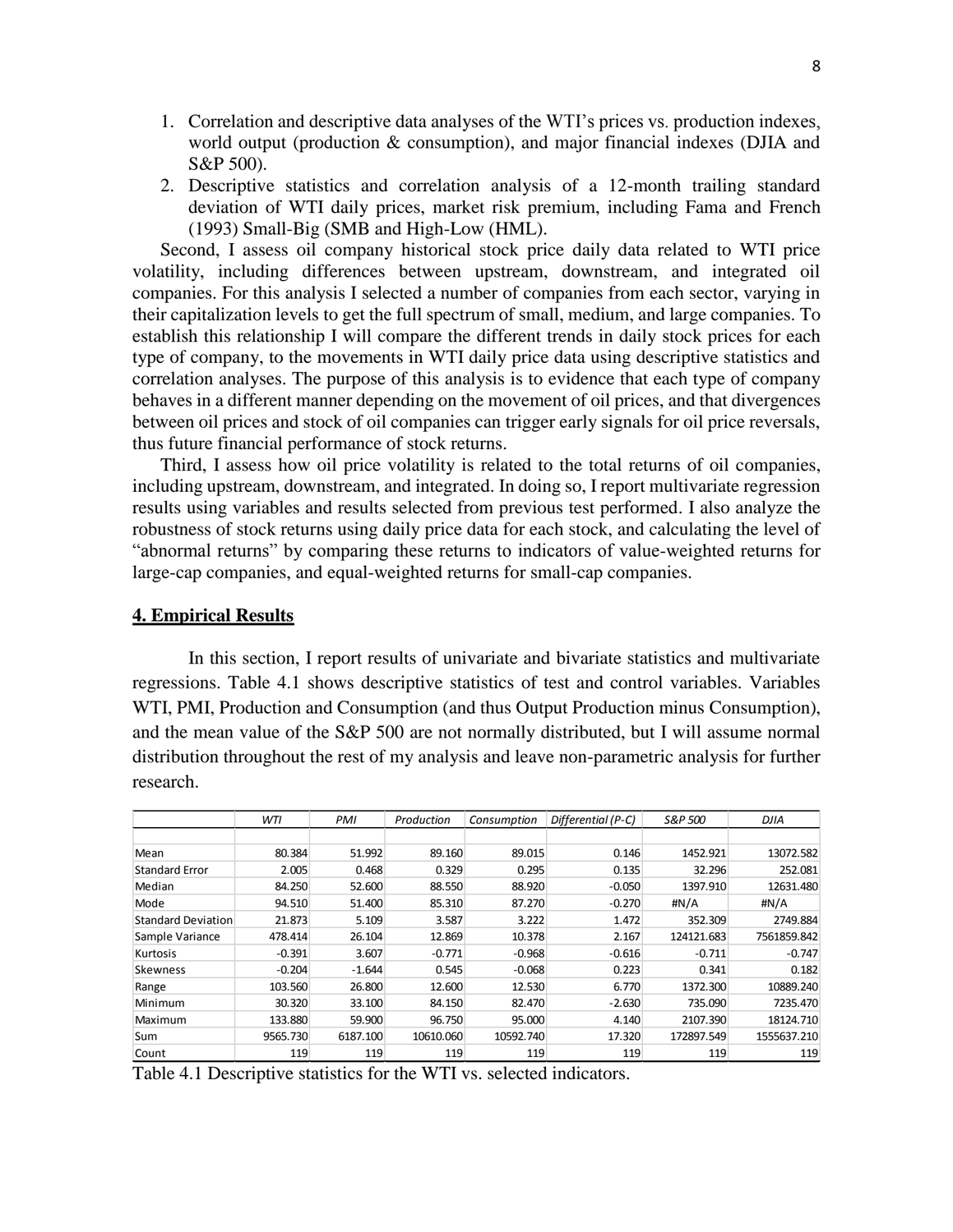Correlation analysis results shown in Table 4.2 shows a strong but less than perfect correlation between WTI and PMI, reflecting a positive but relatively low (38.0%) relation between Producer Manufacturing (think industrial demand) and WTI prices. These results suggest an association between oil prices volatility and industrial performance, as the index move in tandem with the WTI. Also, noteworthy is a positive but low relation between the Dow and WTI, likely related to the concentration of large energy companies in the Dow, but the negative low correlation with the S&P500 supports the claim that the markets move in a different fashion than oil prices.

|              | WTI      | PMI      | Production | Consumption | Differential (P-C) | S&P 500 | <b>DJIA</b> |
|--------------|----------|----------|------------|-------------|--------------------|---------|-------------|
| <b>WTI</b>   |          |          |            |             |                    |         |             |
| PMI          | 0.380    |          |            |             |                    |         |             |
| Production   | $-0.086$ | 0.265    |            |             |                    |         |             |
| Consumption  | 0.044    | 0.386    | 0.912      |             |                    |         |             |
| Differential | $-0.304$ | $-0.198$ | 0.441      | 0.034       |                    |         |             |
| S&P 500      | $-0.062$ | 0.324    | 0.814      | 0.807       | 0.219              |         |             |
| <b>DJIA</b>  | 0.006    | 0.343    | 0.829      | 0.834       | 0.195              | 0.990   |             |

Table 4.2 Correlation analysis for the WTI vs. selected indicators.

Descriptive statistics for variables used in Fama French (1993) analysis are reported in Table 4.3. They also show that none of the variables used in this paper are perfectly normally distributed.

|                           | <b>WTI Price</b> | <b>WTI StDev</b> | Mkt Ret  | RF     | $Mkt-RF$ | <b>SMB</b> | <b>HML</b> | Mom      |
|---------------------------|------------------|------------------|----------|--------|----------|------------|------------|----------|
|                           |                  |                  |          |        |          |            |            |          |
| Mean                      | 80.531           | 10.889           | 0.033    | 0.004  | 0.029    | 0.000      | $-0.003$   | 0.003    |
| <b>Standard Error</b>     | 0.439            | 0.155            | 0.027    | 0.000  | 0.027    | 0.012      | 0.012      | 0.021    |
| Median                    | 82.860           | 7.793            | 0.089    | 0.000  | 0.080    | 0.010      | $-0.010$   | 0.060    |
| Mode                      | 74.380           | 5.454            | 0.280    | 0.000  | $-0.100$ | 0.030      | 0.030      | 0.160    |
| <b>Standard Deviation</b> | 21.934           | 7.720            | 1.324    | 0.007  | 1.324    | 0.598      | 0.615      | 1.049    |
| Sample Variance           | 481.103          | 59.600           | 1.753    | 0.000  | 1.753    | 0.358      | 0.378      | 1.100    |
| Kurtosis                  | $-0.360$         | 2.990            | 8.884    | 0.562  | 8.880    | 4.232      | 7.668      | 9.715    |
| Skewness                  | $-0.177$         | 1.823            | $-0.134$ | 1.504  | $-0.132$ | 0.067      | 0.355      | $-0.818$ |
| Range                     | 119.120          | 34.224           | 20.304   | 0.022  | 20.300   | 8.110      | 7.580      | 15.270   |
| Minimum                   | 26.190           | 3.813            | $-8.950$ | 0.000  | $-8.950$ | $-3.760$   | $-3.590$   | $-8.220$ |
| Maximum                   | 145.310          | 38.037           | 11.354   | 0.022  | 11.350   | 4.350      | 3.990      | 7.050    |
| Sum                       | 200764.810       | 27145.552        | 82.730   | 10.090 | 72.640   | 0.390      | $-6.410$   | 6.730    |
| Count                     | 2493             | 2493             | 2493     | 2493   | 2493     | 2493       | 2493       | 2493     |

Table 4.3 Descriptive statistics for the WTI, standard deviation, risk premium (Expected Return on the Market - Risk Free Rate), and Fama French (1993) Small - Big (SMB) & High - Low (HML).

Correlation analysis for Fama French (1993) variables is shown in Table 4.4. None of these variables are highly correlated with WTI Price, but are of necessary study to construct a proper oil industry company's analysis.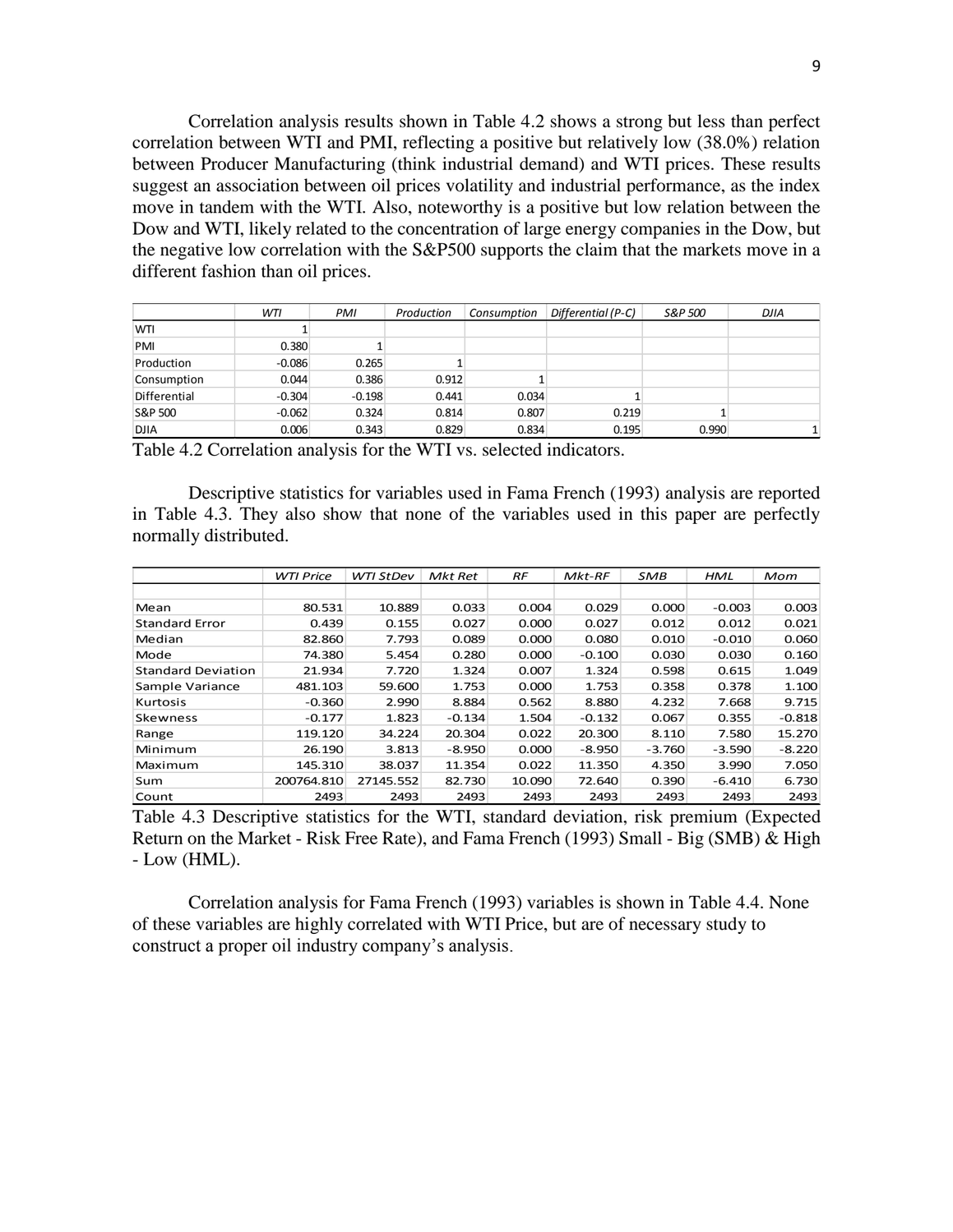|                  | <b>WTI Price</b> | <b>WTI StDev</b> | Mkt Ret  | RF       | $Mkt-RF$ | SMB      | <b>HML</b> | Mom |
|------------------|------------------|------------------|----------|----------|----------|----------|------------|-----|
| <b>WTI Price</b> |                  |                  |          |          |          |          |            |     |
| <b>WTI StDev</b> | $-0.339$         |                  |          |          |          |          |            |     |
| Mkt Ret          | 0.008            | $-0.004$         |          |          |          |          |            |     |
| <b>RF</b>        | $-0.128$         | $-0.207$         | $-0.009$ |          |          |          |            |     |
| Mkt-RF           | 0.009            | $-0.003$         | 1.000    | $-0.014$ | 1        |          |            |     |
| <b>SMB</b>       | 0.010            | 0.028            | 0.199    | $-0.020$ | 0.199    |          |            |     |
| <b>HML</b>       | 0.028            | 0.000            | 0.384    | 0.012    | 0.384    | $-0.048$ |            |     |
| Mom              | 0.045            | $-0.077$         | $-0.386$ | 0.011    | $-0.386$ | $-0.007$ | $-0.582$   |     |

Table 4.4 Correlation analysis for the WTI, standard deviation, risk premium, and Fama-French SMB & HML.

Descriptive statistics and correlation analyses for individual Integrated, Upstream, and Downstream oil companies are reported in Tables 4.5-4.7. Again, variables are less than perfectly normally distributed as shown in each descriptive statistics analysis. Correlation analyses performed to the different sectors in the industry validate the initial claim that each type of company moves in a particular way in relation to crude oil prices. As shown in Table 4.5 integrated companies would move in tandem and trailing a movement in oil prices. Table 4.6 shows higher positive correlation values for upstream companies evidencing their vulnerability to oil price changes and movement in the direction of the trend of crude oil. Conversely, downstream company's stock prices move in an opposite way in response to changes in oil price as shown in Table 4.7.

|                           | <b>WTI Price</b> | <b>XOM</b> | <b>CVX</b>   | RDS.B        | PTR             | PBR       | <b>BP</b>    | <b>TOT</b>   | E            | SU        |
|---------------------------|------------------|------------|--------------|--------------|-----------------|-----------|--------------|--------------|--------------|-----------|
|                           |                  |            |              |              |                 |           |              |              |              |           |
| Mean                      | 80.188           | 80.904     | 93.178       | 66.279       | 120.461         | 26.889    | 49.525       | 58.641       | 49.205       | 35.422    |
| <b>Standard Error</b>     | 0.442            | 0.213      | 0.388        | 0.212        | 0.504           | 0.297     | 0.240        | 0.213        | 0.236        | 0.171     |
| Median                    | 82.660           | 82.390     | 92.120       | 68.390       | 120.520         | 24.220    | 45.650       | 55.920       | 46.820       | 33.800    |
| Mode                      | 60.010           | 84.220     | 111.730      | 72.030       | 111.300         | 22.400    | 42.020       | 49.740       | 45.230       | 31.590    |
| <b>Standard Deviation</b> | 22.181           | 10.688     | 19.432       | 10.641       | 25.274          | 14.896    | 12.034       | 10.680       | 11.811       | 8.548     |
| Sample Variance           | 492.002          | 114.242    | 377.593      | 113.239      | 638.756         | 221.886   | 144.825      | 114.060      | 139.490      | 73.072    |
| Kurtosis                  | $-0.393$         | $-0.753$   | $-1.141$     | $-0.428$     | 4.431           | $-0.085$  | $-0.681$     | $-0.342$     | $-0.136$     | 1.781     |
| Skewness                  | $-0.182$         | $-0.165$   | 0.097        | $-0.385$     | 0.689           | 0.601     | 0.629        | 0.718        | 0.674        | 1.019     |
| Range                     | 119.120          | 47.810     | 78.390       | 50.960       | 209.650         | 72.290    | 52.680       | 49.730       | 59.140       | 58.290    |
| Minimum                   | 26.190           | 56.570     | 56.460       | 36.960       | 54.050          | 2.900     | 27.020       | 40.210       | 25.000       | 14.660    |
| Maximum                   | 145.310          | 104.380    | 134.850      | 87.920       | 263.700         | 75.190    | 79.700       | 89.940       | 84.140       | 72.950    |
| Sum                       | 201512.810       | 203311.700 | 234155.970   | 166558.790   | 302719.560      | 67571.590 | 124455.090   | 147364.050   | 123652.680   | 89016.380 |
| Count                     | 2513             | 2513       | 2513         | 2513         | 2513            | 2513      | 2513         | 2513         | 2513         | 2513      |
|                           |                  |            |              |              |                 |           |              |              |              |           |
|                           | <b>WTI Price</b> | <b>XOM</b> | <b>CVX</b>   | RDS.B        | PTR             | PBR       | <b>BP</b>    | <b>TOT</b>   | E            | SU        |
| <b>WTI Price</b>          | 1                |            |              |              |                 |           |              |              |              |           |
| <b>XOM</b>                | 0.429            |            |              |              |                 |           |              |              |              |           |
| <b>CVX</b>                | 0.525            | 0.864      | $\mathbf{1}$ |              |                 |           |              |              |              |           |
| RDS.B                     | 0.657            | 0.652      | 0.553        | $\mathbf{1}$ |                 |           |              |              |              |           |
| PTR                       | 0.588            | 0.342      | 0.268        | 0.712        | $1\overline{ }$ |           |              |              |              |           |
| PBR                       | 0.446            | $-0.258$   | $-0.366$     | 0.097        | 0.477           | 1         |              |              |              |           |
| <b>BP</b>                 | 0.225            | $-0.047$   | $-0.349$     | 0.490        | 0.486           | 0.547     | $\mathbf{1}$ |              |              |           |
| <b>TOT</b>                | 0.360            | 0.228      | $-0.101$     | 0.624        | 0.525           | 0.530     | 0.895        | $\mathbf{1}$ |              |           |
| E                         | 0.403            | 0.111      | $-0.190$     | 0.587        | 0.577           | 0.605     | 0.925        | 0.931        | $\mathbf{1}$ |           |
| SU                        | 0.607            | 0.253      | 0.057        | 0.666        | 0.655           | 0.636     | 0.732        | 0.862        | 0.833        | 1         |

Table 4.5 Descriptive statistics (top) and correlation analyses (bottom) between WTI daily prices and integrated oil companies daily stock prices.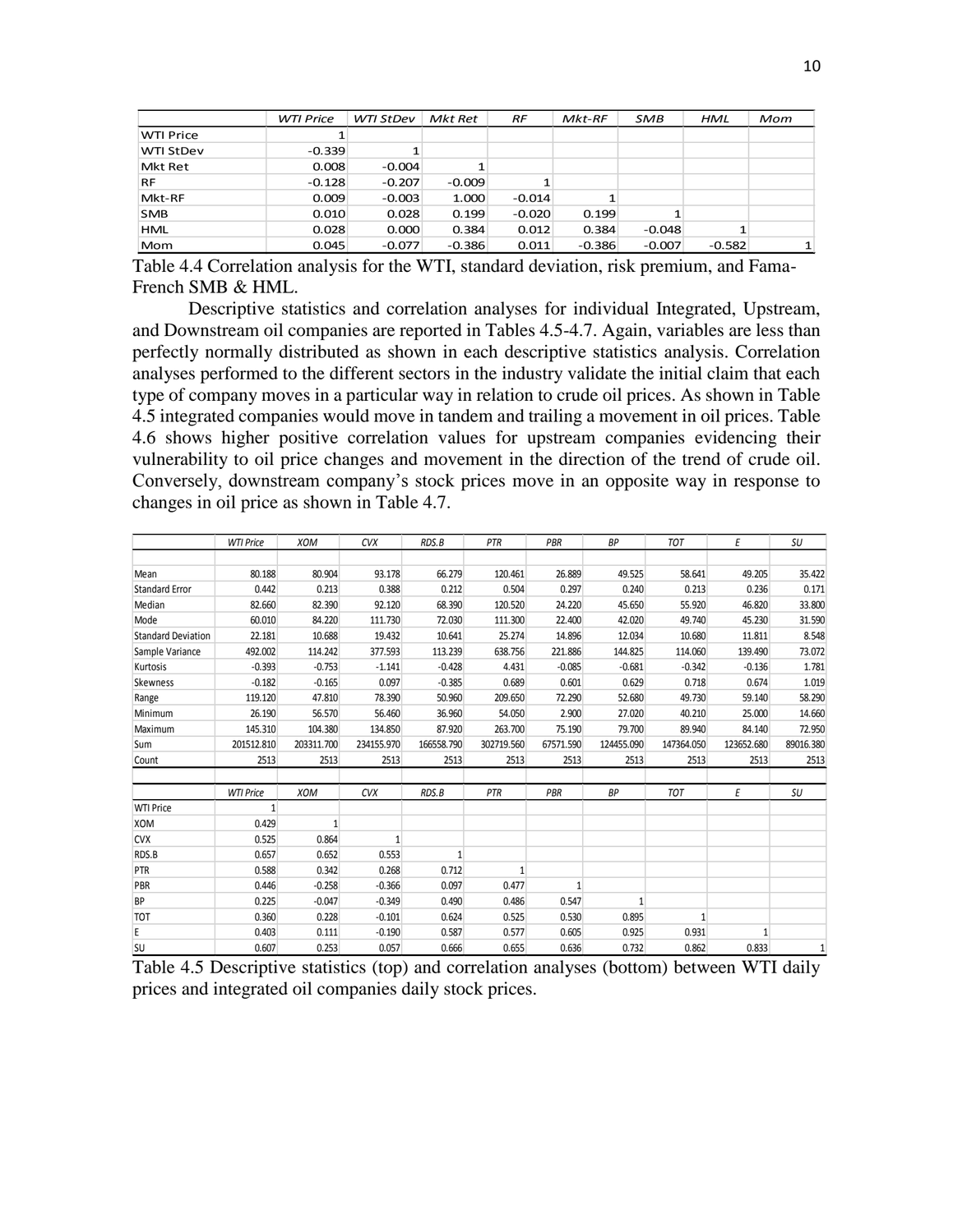|                           | <b>WTI Price</b> | COP          | <b>CEO</b>   | OXY          | <b>EOG</b>   | APC          | <b>HES</b>   | <b>DVN</b>   | COG          | <b>NBL</b>   |
|---------------------------|------------------|--------------|--------------|--------------|--------------|--------------|--------------|--------------|--------------|--------------|
|                           |                  |              |              |              |              |              |              |              |              |              |
| Mean                      | 80.188           | 54.682       | 156.142      | 74.692       | 57.739       | 66.889       | 66.155       | 66.966       | 17.709       | 42.003       |
| <b>Standard Error</b>     | 0.442            | 0.245        | 0.919        | 0.314        | 0.434        | 0.367        | 0.341        | 0.322        | 0.211        | 0.276        |
| Median                    | 82.660           | 55.270       | 162.440      | 77.140       | 51.940       | 67.750       | 61.190       | 64.640       | 14.690       | 39.750       |
| Mode                      | 60.010           | 51.190       | 203.000      | 81.550       | 46.100       | 73.370       | 58.780       | 60.710       | 8.460        | 47.230       |
| <b>Standard Deviation</b> | 22.181           | 12.270       | 46.084       | 15.732       | 21.749       | 18.415       | 17.098       | 16.138       | 10.585       | 13.848       |
| Sample Variance           | 492.002          | 150.559      | 2123.700     | 247.491      | 473.011      | 339.103      | 292.337      | 260.448      | 112.044      | 191.755      |
| Kurtosis                  | $-0.393$         | $-0.393$     | $-0.898$     | $-0.727$     | $-0.376$     | $-0.722$     | 1.037        | 1.999        | $-1.027$     | $-0.256$     |
| <b>Skewness</b>           | $-0.182$         | 0.015        | $-0.125$     | $-0.414$     | 0.779        | 0.139        | 1.039        | 0.557        | 0.642        | 0.671        |
| Range                     | 119.120          | 59.980       | 214.600      | 71.960       | 95.180       | 85.520       | 99.420       | 105.710      | 37.070       | 61.270       |
| Minimum                   | 26.190           | 26.780       | 56.040       | 39.060       | 22.800       | 27.170       | 34.380       | 18.650       | 4.540        | 17.960       |
| Maximum                   | 145.310          | 86.760       | 270.640      | 111.020      | 117.980      | 112.690      | 133.800      | 124.360      | 41.610       | 79.230       |
| Sum                       | 201512.810       | 137416.270   | 392384.150   | 187700.240   | 145096.990   | 168091.590   | 166247.600   | 168286.290   | 44503.820    | 105554.500   |
| Count                     | 2513             | 2513         | 2513         | 2513         | 2513         | 2513         | 2513         | 2513         | 2513         | 2513         |
|                           |                  |              |              |              |              |              |              |              |              |              |
|                           | <b>WTI Price</b> | <b>COP</b>   | <b>CEO</b>   | OXY          | <b>EOG</b>   | APC          | <b>HES</b>   | <b>DVN</b>   | COG          | <b>NBL</b>   |
| <b>WTI Price</b>          | $\mathbf{1}$     |              |              |              |              |              |              |              |              |              |
| COP                       | 0.549            | $\mathbf{1}$ |              |              |              |              |              |              |              |              |
| <b>CEO</b>                | 0.685            | 0.390        | $\mathbf{1}$ |              |              |              |              |              |              |              |
| OXY                       | 0.623            | 0.506        | 0.866        | $\mathbf{1}$ |              |              |              |              |              |              |
| EOG                       | 0.176            | 0.705        | 0.311        | 0.618        | $\mathbf{1}$ |              |              |              |              |              |
| APC                       | 0.551            | 0.765        | 0.668        | 0.830        | 0.797        | $\mathbf{1}$ |              |              |              |              |
| <b>HES</b>                | 0.652            | 0.696        | 0.404        | 0.540        | 0.522        | 0.593        | $\mathbf{1}$ |              |              |              |
| <b>DVN</b>                | 0.636            | 0.360        | 0.271        | 0.181        | $-0.108$     | 0.131        | 0.678        | $\mathbf{1}$ |              |              |
| <b>COG</b>                | 0.249            | 0.691        | 0.364        | 0.590        | 0.876        | 0.816        | 0.377        | $-0.243$     | $\mathbf{1}$ |              |
| <b>NBL</b>                | 0.590            | 0.773        | 0.648        | 0.801        | 0.796        | 0.918        | 0.596        | 0.082        | 0.861        | $\mathbf{1}$ |

Table 4.6 Descriptive statistics (top) and correlation analyses (bottom) between WTI daily prices and upstream oil companies daily stock prices.

|                           | <b>WTI Price</b> | PSX          | <b>VLO</b> | <b>MPC</b>   | <b>TSO</b>   | <b>HFC</b>   | UGP       | INT          | <b>WNR</b> |
|---------------------------|------------------|--------------|------------|--------------|--------------|--------------|-----------|--------------|------------|
|                           |                  |              |            |              |              |              |           |              |            |
| Mean                      | 80.188           | 68.037       | 40.727     | 36.600       | 40.749       | 30.151       | 15.022    | 31.654       | 24.547     |
| <b>Standard Error</b>     | 0.442            | 0.501        | 0.367      | 0.343        | 0.514        | 0.262        | 0.138     | 0.234        | 0.284      |
| Median                    | 82.660           | 74.160       | 38.970     | 39.620       | 35.140       | 30.370       | 15.830    | 35.100       | 23.410     |
| Mode                      | 60.010           | 86.090       | 18.000     | 42.850       | 13.200       | 10.940       | 22.180    | 40.010       | 6.700      |
| <b>Standard Deviation</b> | 22.181           | 15.824       | 18.400     | 11.864       | 25.744       | 13.140       | 6.902     | 11.707       | 14.229     |
| Sample Variance           | 492.002          | 250.403      | 338.567    | 140.749      | 662.770      | 172.652      | 47.635    | 137.051      | 202.473    |
| Kurtosis                  | $-0.393$         | $-0.323$     | $-1.385$   | $-1.120$     | 0.052        | $-1.222$     | $-1.360$  | $-1.111$     | $-1.024$   |
| Skewness                  | $-0.182$         | $-0.809$     | 0.200      | $-0.310$     | 0.890        | 0.001        | $-0.023$  | $-0.070$     | 0.273      |
| Range                     | 119.120          | 64.330       | 63.660     | 45.810       | 111.440      | 52.920       | 24.170    | 50.470       | 61.050     |
| Minimum                   | 26.190           | 29.350       | 14.050     | 13.530       | 6.800        | 5.510        | 3.560     | 7.810        | 4.110      |
| Maximum                   | 145.310          | 93.680       | 77.710     | 59.340       | 118.240      | 58.430       | 27.730    | 58.280       | 65.160     |
| Sum                       | 201512.810       | 67833.200    | 102347.450 | 43846.970    | 102402.900   | 75770.460    | 37750.310 | 79547.180    | 61685.540  |
| Count                     | 2513             | 997          | 2513       | 1198         | 2513         | 2513         | 2513      | 2513         | 2513       |
|                           |                  |              |            |              |              |              |           |              |            |
|                           | <b>WTI Price</b> | PSX          | <b>VLO</b> | <b>MPC</b>   | <b>TSO</b>   | <b>HFC</b>   | UGP       | <b>INT</b>   | <b>WNR</b> |
| <b>WTI Price</b>          | $\mathbf{1}$     |              |            |              |              |              |           |              |            |
| <b>PSX</b>                | $-0.430$         | $\mathbf{1}$ |            |              |              |              |           |              |            |
| <b>VLO</b>                | $-0.229$         | 0.924        | 1          |              |              |              |           |              |            |
| <b>MPC</b>                | $-0.506$         | 0.891        | 0.931      | $\mathbf{1}$ |              |              |           |              |            |
| <b>TSO</b>                | $-0.346$         | 0.797        | 0.771      | 0.900        | $\mathbf{1}$ |              |           |              |            |
| <b>HFC</b>                | 0.129            | 0.457        | 0.517      | 0.719        | 0.768        | $\mathbf{1}$ |           |              |            |
| <b>UGP</b>                | 0.332            | $-0.229$     | $-0.045$   | 0.152        | 0.422        | 0.776        | 1         |              |            |
| INT                       | 0.000            | 0.544        | 0.102      | 0.526        | 0.573        | 0.738        | 0.863     | $\mathbf{1}$ |            |
| <b>WNR</b>                | $-0.166$         | 0.862        | 0.795      | 0.958        | 0.866        | 0.832        | 0.419     | 0.502        | 1          |

Table 4.7 Descriptive statistics (top) and correlation analyses (bottom) between WTI daily prices and downstream oil companies daily stock prices.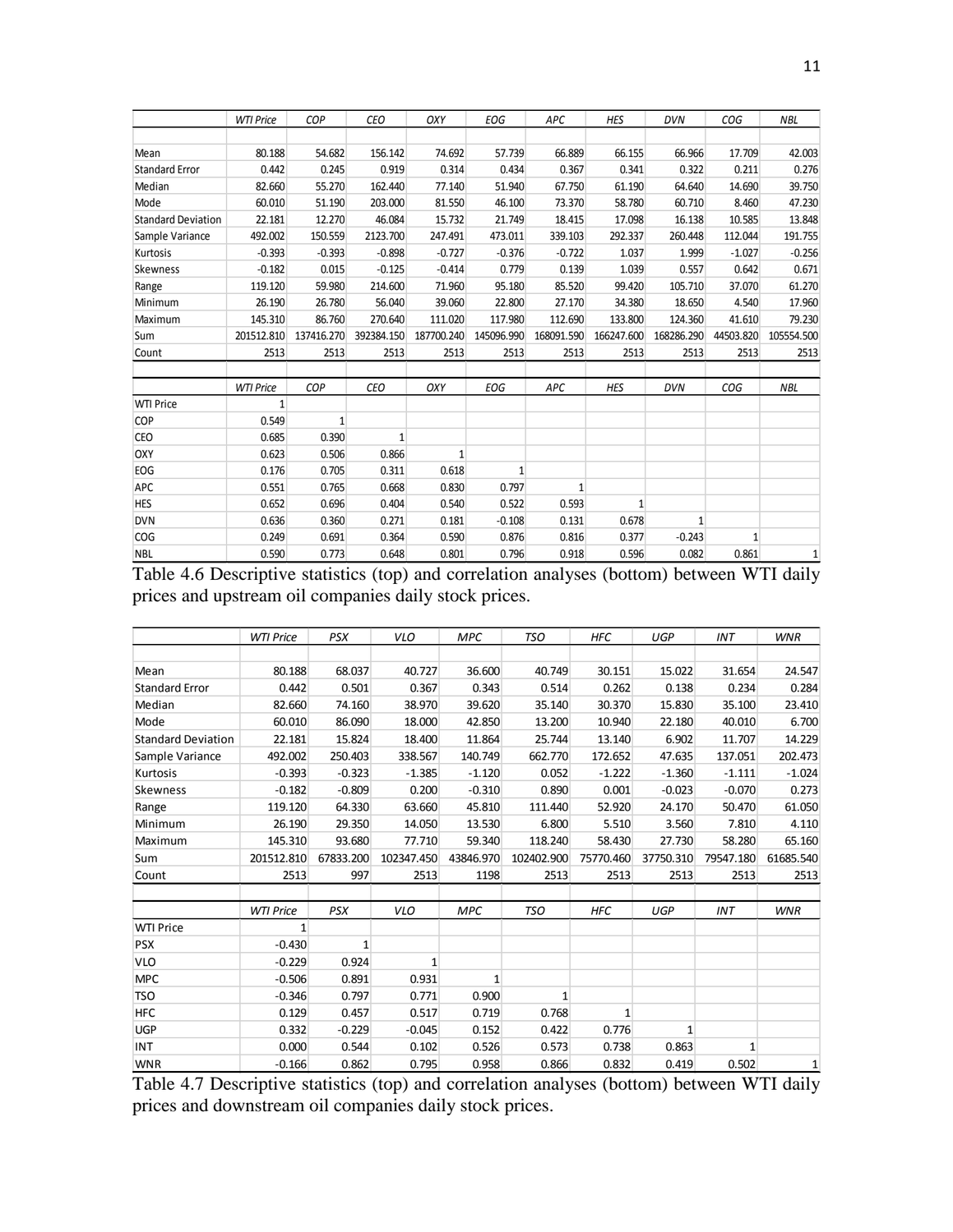Multivariate regression analyses results of total monthly returns data for the three different types of oil companies in the industry (dependent variable) versus WTI price standard deviation, market premium, SMB, HML, and UMD (independent variables) are reported in Tables 4.8-4.10 for integrated, upstream, and downstream oil companies respectively. It is important to mention that two different regressions were performed for downstream oil companies, in which MPC, PSX, and UGP's data was taken from June 2012.

| Intercept                   | $-0.008**$  |
|-----------------------------|-------------|
| WTI Std Dev                 | 0.001       |
| Excess Return on the Market | $1.219***$  |
| Small-Minus-Big Return      | $-0.637***$ |
| High-Minus-Low Return       | $-0.067$    |
| Up-Minus-Down Return        | 0.016       |
| <b>Adjusted R Square</b>    | 0.328       |
| <b>Observations</b>         | 1053        |
| F                           | 103.583     |
| Significance F              | 7.317E-89   |

Table 4.8 Multivariate regression analysis results of total returns of integrated oil companies sample selection vs. WTI Std. Dev., Mkt-Rf, SMB, HML, and UMD. \*, \*\*, \*\*\* indicates significance at the 90%, 95%, and 99% level, respectively.

| Intercept                          | 0.002           |
|------------------------------------|-----------------|
| WTI Std Dev                        | $-4.041F - 0.5$ |
| <b>Excess Return on the Market</b> | $1.173***$      |
| Small-Minus-Big Return             | $-0.175$        |
| High-Minus-Low Return              | 0.075           |
| Up-Minus-Down Return               | 0.062           |
| <b>Adjusted R Square</b>           | 0.280           |
| <b>Observations</b>                | 1053            |
| F                                  | 82.675          |
| Sianificance F                     | 3.036E-73       |

Table 4.9 Multivariate regression analysis results of total returns of upstream (E&P) oil companies sample selection vs. WTI Std. Dev., Mkt-Rf, SMB, HML, and UMD. \*, \*\*, \*\*\* indicates significance at the 90%, 95%, and 99% level, respectively.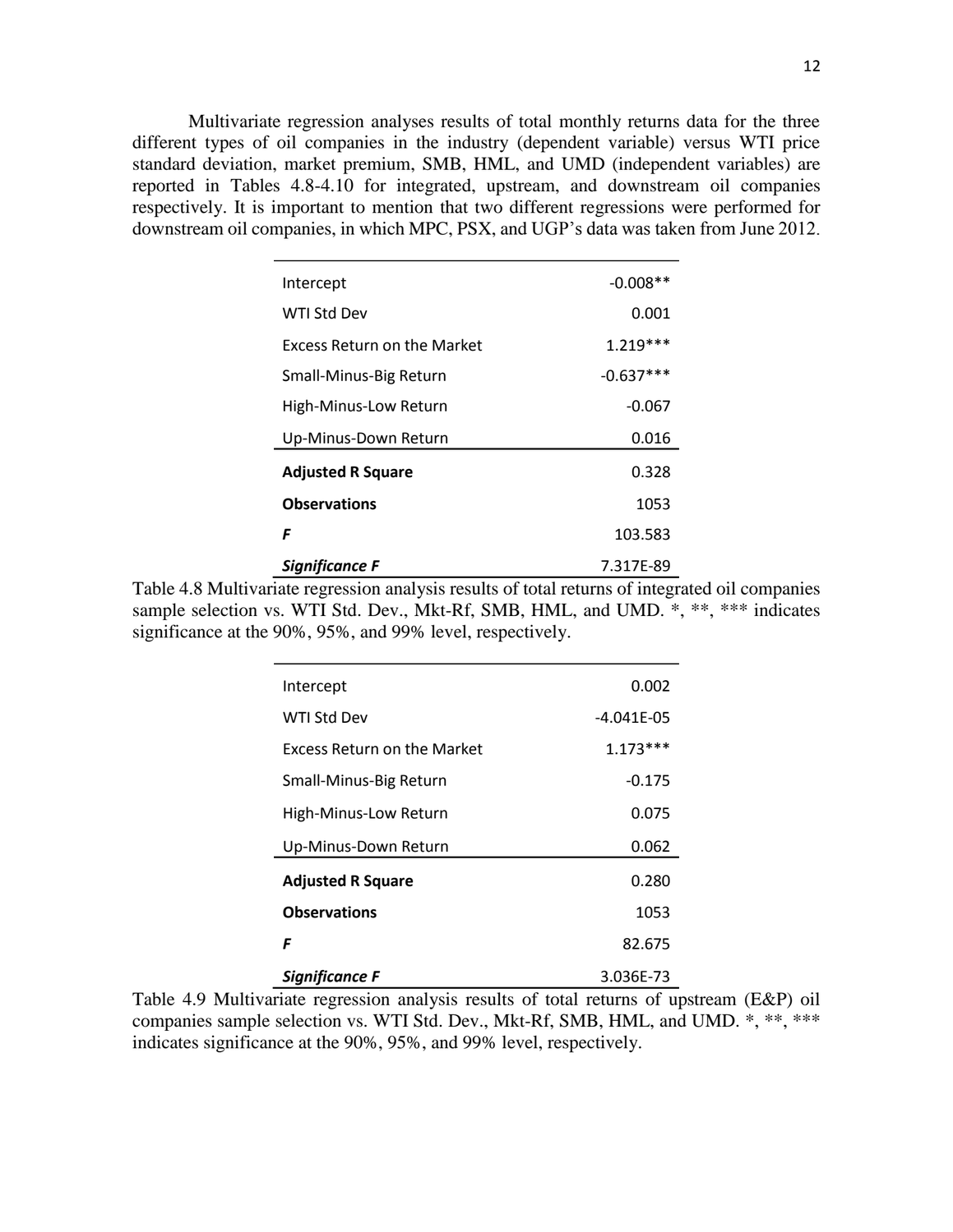| Intercept                   | $0.026***$  | Intercept                   | 0.003        |
|-----------------------------|-------------|-----------------------------|--------------|
| WTI Std Dev                 | $-0.002**$  | WTI Std Dev                 | 0.001        |
| Excess Return on the Market | $1.056***$  | Excess Return on the Market | 0.917079 *** |
| Small-Minus-Big Return      | $0.505**$   | Small-Minus-Big Return      | 0.001132     |
| High-Minus-Low Return       | $-0.818***$ | High-Minus-Low Return       | 0.297552     |
| Up-Minus-Down Return        | $-0.322***$ | Up-Minus-Down Return        | $-0.48325$   |
| <b>Adjusted R Square</b>    | 0.186       | <b>Adjusted R Square</b>    | 0.150885     |
| <b>Observations</b>         | 585         | <b>Observations</b>         | 129          |
| F                           | 82.675      | F                           | 5.549053     |
| Significance F              | 3.04E-73    | <b>Significance F</b>       | 0.000121     |

Table 4.10 Multivariate regression analysis results of total returns of downstream (refining) oil companies sample selection vs. WTI Std. Dev., Mkt-Rf, SMB, HML, and UMD. \*, \*\*, \*\*\* indicates significance at the 90%, 95%, and 99% level, respectively.

Every analysis performed show a weak adjusted R-Square value, meaning a poor fit to the data. This event can also be explained to the claim presented in Section 2 of this paper, in which explicates that oil company's stocks trail WTI and market price changes. It is noteworthy also that every small Significance F confirms the validity of the regression output. It is important to notice that downstream companies returns resulted to be a great predictor for volatility in WTI's standard deviation, most likely due to its opposite movement to the benchmark.

#### **5. Robustness Tests**

To assess the validity of the analyses performed in Section IV, I perform a robustness test by using the Brent Crude standard deviation as my benchmark. To perform this analysis, I will test the same sample selection to get a significant representation of every sector in the industry and to give a higher validity degree to the analysis

This robustness analysis looks to support the empirical findings reported in Section IV, by comparing re-examining the same variables to another crude oil benchmark. The Brent Crude is highly correlated to the WTI, as they both measure sweet light crude oil, with the difference that the Brent crude is the leading global price benchmark for Atlantic basin crude oils, and the WTI is listed in Cushing, Oklahoma. The WTI is said to also be "lighter" and "sweeter" than the Brent crude, referring to specific gravity and sulfur content respectively. Tables 5.1-5.3 shows the results for the multivariate regression analysis using the Brent crude as robustness benchmark.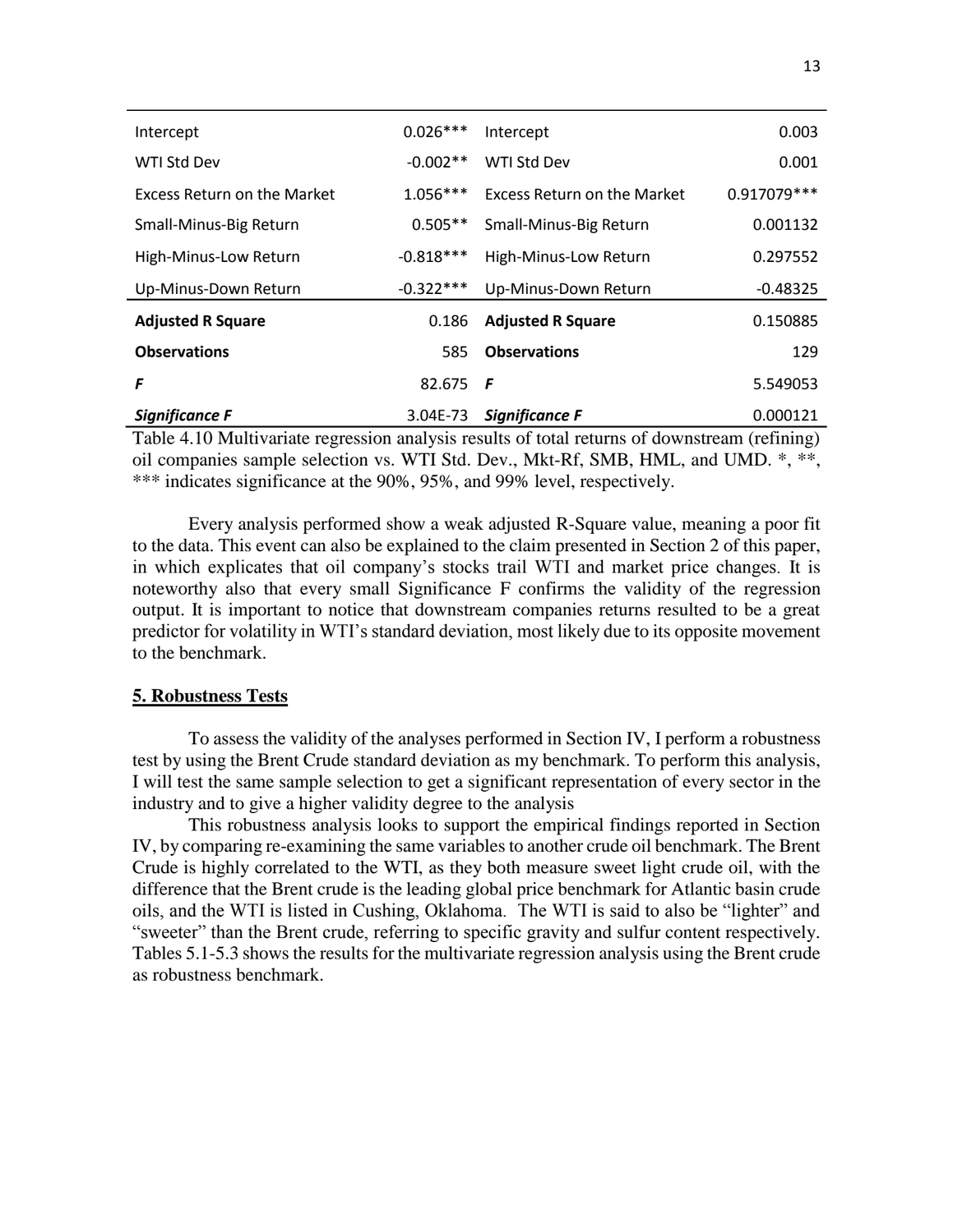| Intercept                          | $-0.008$    |
|------------------------------------|-------------|
| <b>WTI Std Dev</b>                 | 0.000       |
| <b>Excess Return on the Market</b> | $1.219***$  |
| Small-Minus-Big Return             | $-0.635***$ |
| High-Minus-Low Return              | $-0.063$    |
| Up-Minus-Down Return               | 0.015       |
| <b>Adjusted R Square</b>           | 0.328       |
| <b>Observations</b>                | 1053        |
| F                                  | 103.498     |
| <b>Significance F</b>              | 8.427F-89   |

Table 5.1 Multivariate regression analysis results of total returns of downstream (refining) oil companies sample selection vs. Brent Crude Std. Dev., Mkt-Rf, SMB, HML, UMD. \*, \*\*, \*\*\* indicates significance at the 90%, 95%, and 99% level, respectively.

| Intercept                          | 0.002      |
|------------------------------------|------------|
| WTI Std Dev                        | 0.000      |
| <b>Excess Return on the Market</b> | $1.173***$ |
| Small-Minus-Big Return             | $-0.175$   |
| High-Minus-Low Return              | 0.075      |
| Up-Minus-Down Return               | 0.062      |
| <b>Adjusted R Square</b>           | 0.280      |
| <b>Observations</b>                | 1053       |
| F                                  | 82.675     |
| Sianificance F                     | 3.04F-73   |

Table 5.2 Multivariate regression analysis results of total returns of upstream (E&P) oil companies sample selection vs. Brent Crude Std. Dev., Mkt-Rf, SMB, HML, UMD. \*, \*\*, \*\*\* indicates significance at the 90%, 95%, and 99% level, respectively.

| Intercept                          | $0.025***$  |
|------------------------------------|-------------|
| WTI Std Dev                        | $-0.002**$  |
| <b>Excess Return on the Market</b> | $1.056***$  |
| Small-Minus-Big Return             | $0.498**$   |
| High-Minus-Low Return              | $-0.833***$ |
| Up-Minus-Down Return               | $-0.316***$ |
| <b>Adjusted R Square</b>           | 0.184       |
| <b>Observations</b>                | 585         |
| F                                  | 27.363      |
| Sianificance F                     | 6.82F-25    |

Table 5.3 Multivariate regression analysis results of total returns of downstream (refining) oil companies sample selection vs. Brent Crude Std. Dev., Mkt-Rf, SMB, HML, UMD. \*, \*\*, \*\*\* indicates significance at the 90%, 95%, and 99% level, respectively.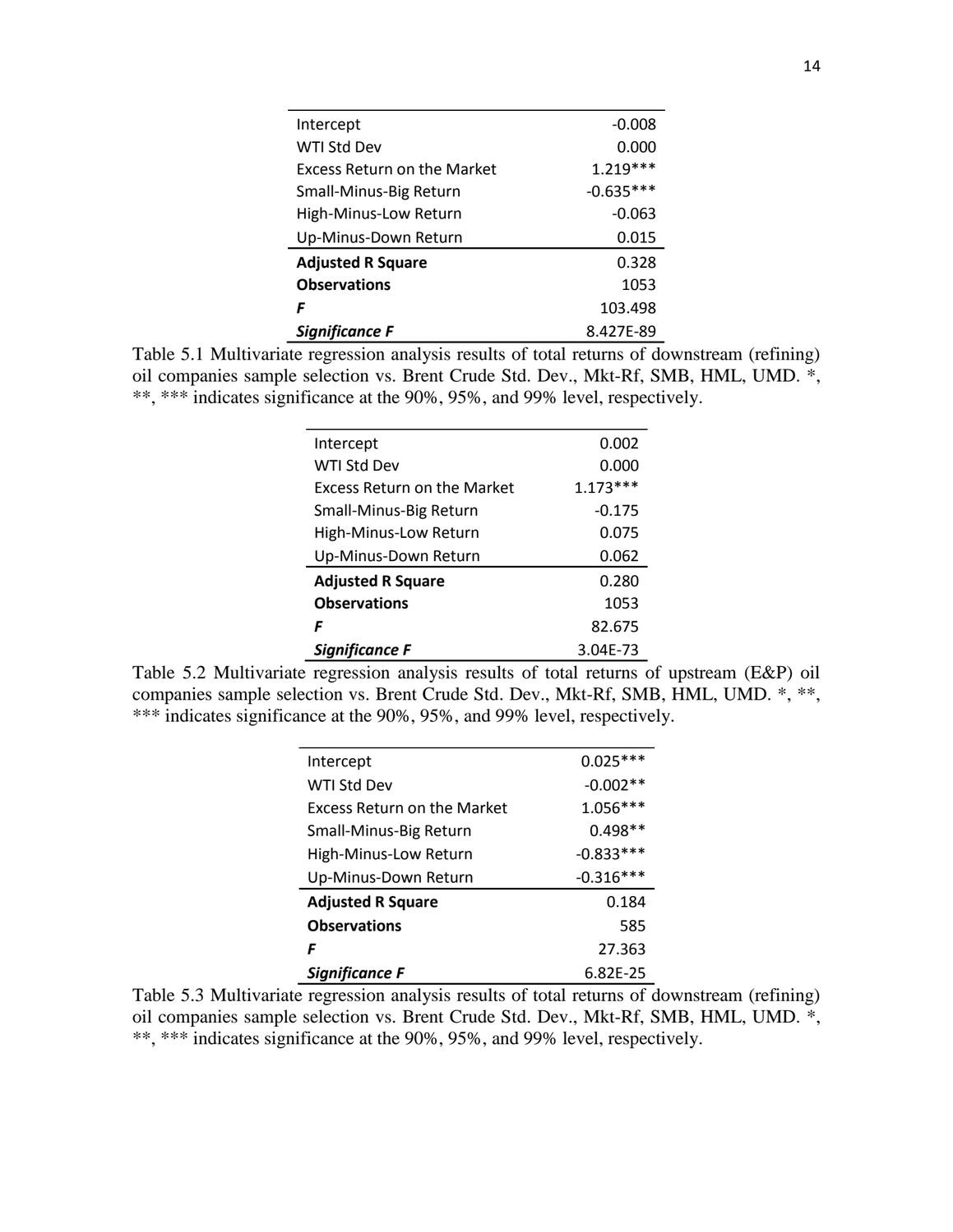The results obtained from the multivariate regression analyses support the findings on Section IV by confirming a low R-Square value, thus supporting the claim that stocks trail crude oil prices, and react in different ways depending on the type of company. The analysis also shows a very small Significance F which confirms the validity of the regression analysis practiced. Finally, downstream companies confirm their significance as a reliable predictor for benchmark volatility due to the statistical significance of the results obtained in Table 5.3.

#### **6. Discussion and Conclusion**

With the analyses performed and the methodology and sample selection used in this paper, I evidence and explain the relation between oil price volatility and the financial and stock return performance of different types of oil companies during different time periods. I also recommend signals to look for when interpreting data or searching for relevant variables for predicting investment performance such as the Purchasing Manager's Index (PMI), market indexes (S&P500 and DJIA), world's crude oil output, and oil stock movements depending on the type of company being evaluated.

This paper makes three contributions to the literature on the determinants of oil company performance. First, it gives a trend analysis methodology that serves as a first indicator of both oil prices, and oil company's stock return levels. Second, it provides a guide on understanding the oil industry and its different reactions to crude oil volatility. Finally, this paper demonstrates the timely movements and the significance of these fluctuations on oil stock returns.

There are three major findings in this paper. First, it proves the validity of the trend signals discussed for predicting swings in oil prices, and that the relations between these indicators and the benchmark selected (WTI) monitor a particular tactic depending on the type of analysis being made. Second, it demonstrates the action-reaction movements that exist between crude oil prices and integrated, upstream, and downstream companies and the approach to take in analyzing each type of company independently. Third, it finds the most statistically significant variables to be considered as effective indicators for oil stocks performance, in this case, downstream companies resulted to be the most statistically significant variables to predict abnormal returns in comparison to crude oil price volatility and market indicators.

Lastly, it is noteworthy that the methodology proposed in this paper is an examination of financial historical data, and many direct and indirect factors which also play an important role on determining oil prices and volatility have been left out of this study, and it's a matter of further research. Given that many factors are in play, it is difficult to predict how oil prices will fluctuate during a given period of time, but the methodology recommended in this paper serves as a good strategy to approach oil markets.